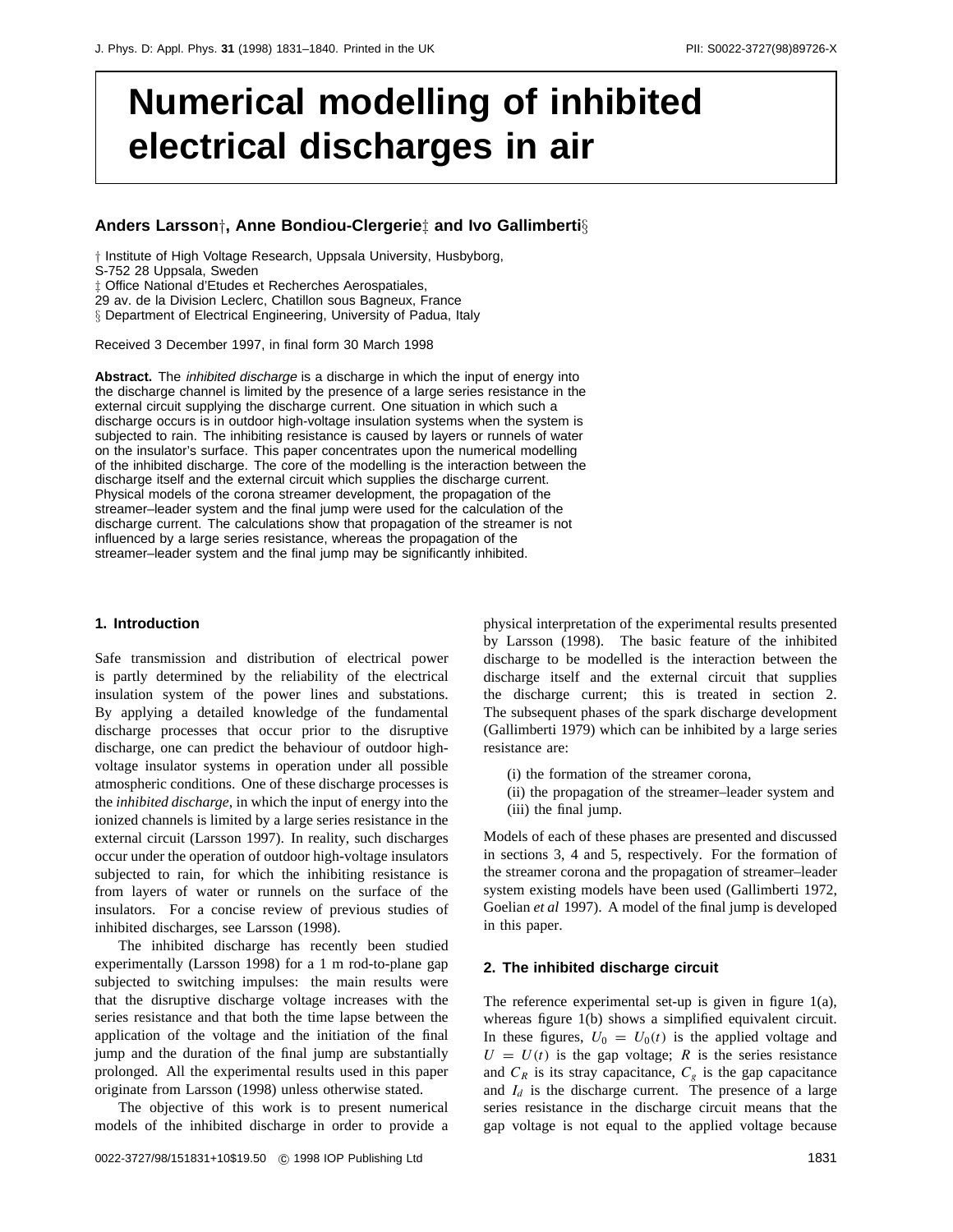



 $(b)$ 

**Figure 1.** (a) The reference experimental set-up for the study of inhibited discharges and (b) the equivalent circuit.

of the following two effects (Larsson and Scuka 1997): firstly, the voltage division caused by the series resistance and its stray capacitance in series with the gap capacitance and, secondly, the voltage drop caused by the discharge current. The equivalent circuit of figure 1(b) can be easily modelled, because the parameters  $R$ ,  $C_R$  and  $C_g$ can be determined by measurement or calculation. The only external parameter that remains to be modelled is the discharge current  $I_d$  which depends nonlinearly on the gap voltage. The differential equation for this circuit is

$$
C_R \frac{\mathrm{d}(U_0 - U)}{\mathrm{d}t} + \frac{U_0 - U}{R} = C_g \frac{\mathrm{d}U}{\mathrm{d}t} + I_d
$$

$$
I_d = f(U) \tag{1}
$$

**Figure 2.** (a) The measured and (b) calculated voltage for a typical corona-free case. (c) Results of a calculation with a predefined step current of 0.1 A injected at 100 *µ*s. These results show the voltage division, namely the difference between the applied voltage and the gap voltage, caused by the circuit components.

which has to be solved numerically. A simple Euler forwards time-stepping method has been used without encountering numerical problems. The stray capacitances of the gap and the resistor have been estimated by means of an electrostatic field calculation (Ace 1996); for the reference experimental set-up, the values were  $C_g = 6$  pF and  $C_R = 15$  pF, with  $R = 1$  M $\Omega$ .

A measurement of the gap voltage in the absence of a discharge current, that is, a corona-free measurement, is presented in figure 2(a) and is compared with a numerical solution of (1) with  $I_d = 0$  (figure 2(b)). These results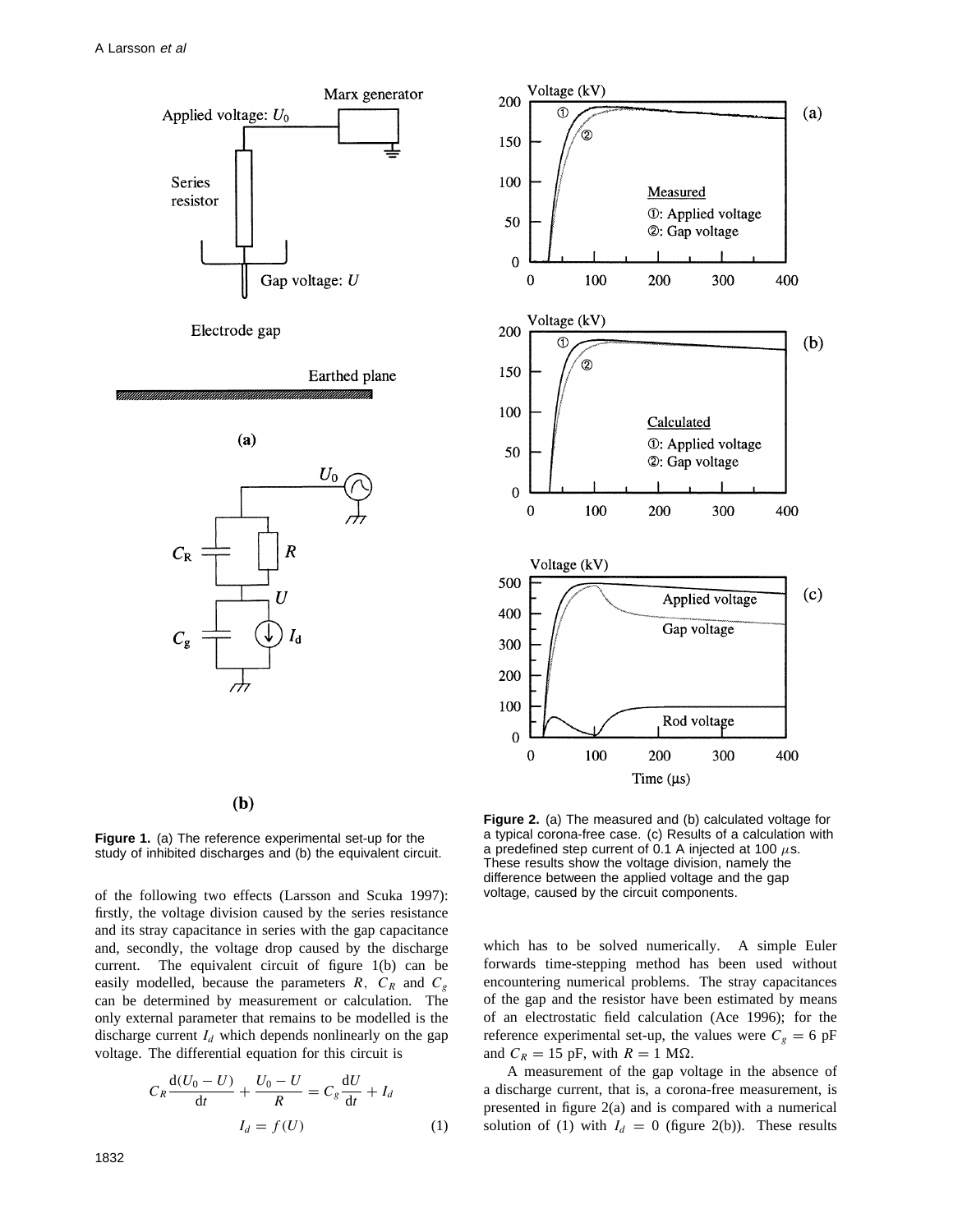show the voltage division caused by the circuit components. The good agreement between the measurements and the simulation validates the equivalent circuit parameters.

In order to illustrate the effect of the discharge current on the gap voltage, a predefined current has been used in the simulation (a step current of 0.1 A with a rise time of 10 ns applied at 100  $\mu$ s). Figure 2(c) shows the simulated results, with a lowering of the gap voltage corresponding to the flow of the discharge current.

We developed a more detailed model of the series resistor in which the resistor was represented by distributed resistance, capacitance and inductance and the results were compared with those from the simple circuit model of figure 1(b) (Larsson 1997). This comparison revealed the more detailed model gave a slightly faster reduction in the gap voltage than did the simple model, but the difference was found to be negligible for the present study.

## **3. The streamer corona phase**

#### **3.1. The streamer inception model**

The fundamental process in electrical discharges is the multiplication of free electrons (electron avalanches) caused by direct ionization driven by the external electric field (Meek and Craggs 1978, Gallimberti 1979). If the external field is sufficiently high, the space charge in the avalanche tip creates an electrical field that significantly adds to the external electrical field distribution in the vicinity of the tip. If new avalanches can be initiated close to the first one, the avalanche has grown to the critical size when the avalanche-to-streamer transition takes place (streamer inception). At least one free, seeding electron is needed to initiate the avalanche and the time lag between attainment of the electrical field necessary for formation of the critical avalanche and its actual occurrence is called the statistical time lag.

The threshold voltage for inception of a streamer corona was calculated by integrating the effective ionization coefficient along the most stressed field line; that is, by solving the equation for the critical avalanche presented by Gallimberti (1979). The value calculated is the minimum inception voltage. The value of the actual streamer inception voltage may be considerably higher due to there being a deficiency of seeding electrons. No model for the production of seeding electrons, namely, a model to calculate the statistical time lag, has been implemented. The influence of this time lag was investigated by systematically increasing the actual inception voltage in the model outlined below.

#### **3.2. The streamer propagation model**

Once it has been initiated, the streamer propagation can be described in the following manner (Gallimberti 1972). In front of the streamer, the external field is added to the space-charge field associated with the charge in the streamer's head. New avalanches are launched in the highfield region near the streamer's tip where the electrical field is so strong that ionization exceeds attachment (the active

region). These new avalanches are directed towards the streamer's head and the positive space charge in their wake will form the new streamer tip. If the space-charge field from the new streamer tip, together with the external field, is sufficiently high to produce new avalanches, the streamer will propagate. Otherwise it will stop.

The streamer propagation was calculated using Gallimberti's model (Gallimberti 1972), in which he replaces the multiple avalanches in the active region by one equivalent avalanche that produces the same amount of space charge as the multiple ones. The starting point of the equivalent avalanche is determined by the energy balance equation

$$
W_g + \Delta W_{pot} = W_1 \tag{2}
$$

where  $\Delta W_{pot}$  is the difference between the potential energies of the streamer's tip and of the new sphere of positive ions built up by the new series of avalanches (namely, the new streamer tip),  $W_g$  the energy gain attributed to the applied field and  $W_l$  the total loss of energy during the formation of the new avalanches. The streamer continues to propagate if the starting point of the equivalent avalanche is located within the active region.

The streamer propagation model was completed by calculation of the current at each time step using the Ramo–Shockley theorem (Ramo 1939, Shockley 1938). The individual streamer filament has two current components: a positive ion component arising from the apparent movement of the positive streamer head with its propagation velocity and an electronic component arising from the movement of electrons in the streamer channel (Bondiou and Gallimberti 1994).

## **3.3. Simulation results**

For the reference experimental set-up, the calculation gave a threshold streamer inception voltage of 159 kV. To study the effect of the statistical time lag, 200, 300 and 400 kV were also used as representative values of the actual inception voltage.

The output data generated by the streamer propagation model include quantities such as the development with time of the position of the streamer's head and the head's radius, the number of positive ions in the streamer's head, the streamer's velocity and the current measured at the electrode. Typical results of the streamer propagation model are presented in figure 3 for a gap voltage of 159 kV. If the streamer propagation model is coupled with the circuit model (1) the effect of the series resistance of the circuit can be studied. With  $R = 1$  M $\Omega$  ( $C_g = 6$  pF and  $C_R = 15$  pF), no appreciable difference can be identified in the propagation characteristics plotted in figure 3. A quantitative study of the influence of the series resistor for various values of the actual streamer inception voltage is presented in table 1. It reveals that the influence of the series resistance on the extension and charge of the streamer is of the order of 0.1%.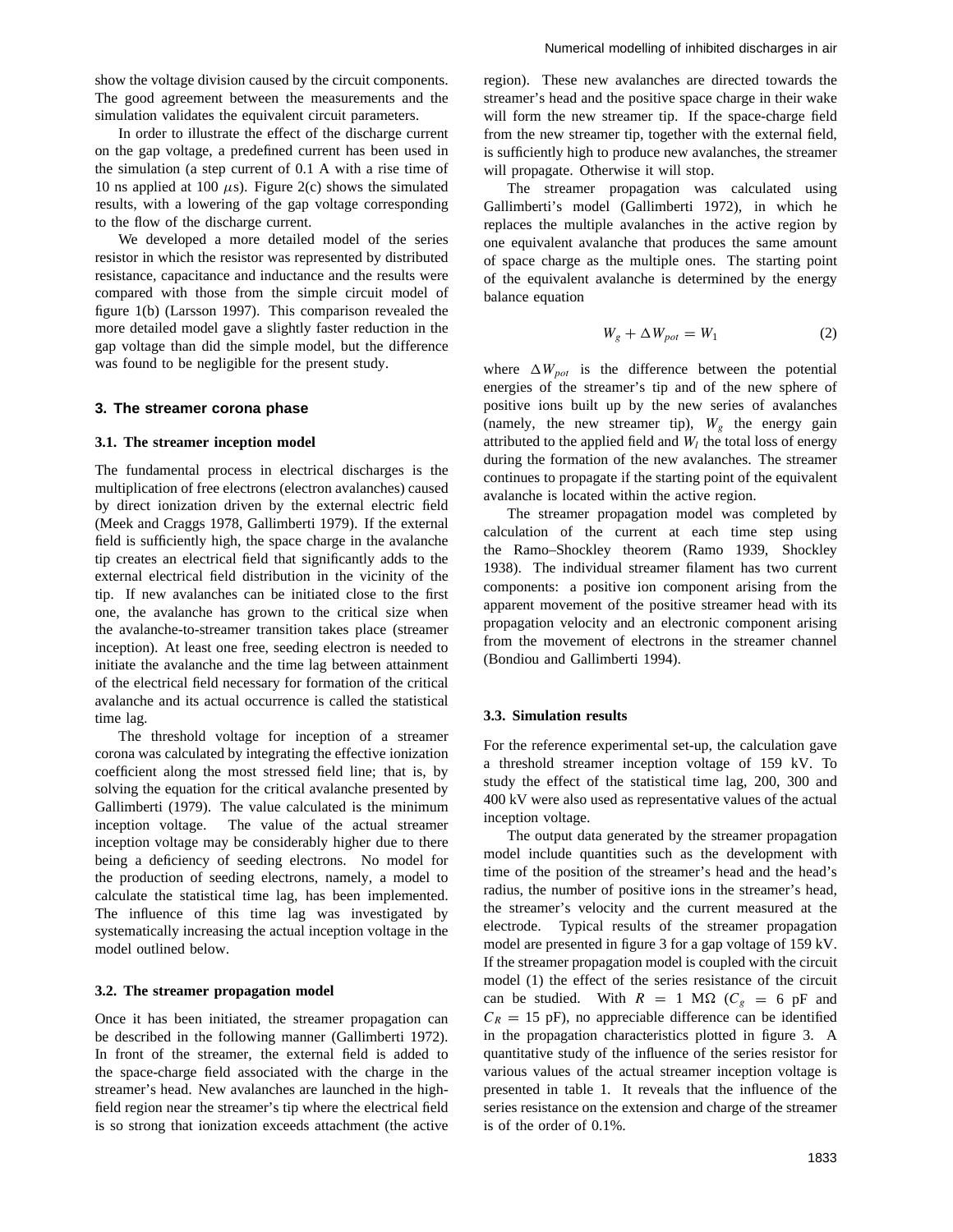**Table 1.** The influence of the series resistance on the streamer's propagation distance  $(x<sub>s</sub>)$  and the total charge at the electrode  $(q_s)$ , where  $U_{inc}$  is the streamer inception voltage.

|                   | $R = 0$                 |                         | $R = 1$ M $\Omega$      |                         | <b>Difference</b>  |                                    |
|-------------------|-------------------------|-------------------------|-------------------------|-------------------------|--------------------|------------------------------------|
| $U_{inc}$ (kV)    | $x_{s}$ (mm)            | $q_s$ (pC)              | $x_{s}$ (mm)            | $q_s$ (pC)              | $\Delta X_{\rm s}$ | $\Delta q_s$                       |
| 159<br>200<br>300 | 70.78<br>103.0<br>192.2 | 17.10<br>26.52<br>53.30 | 70.67<br>102.8<br>191.9 | 17.09<br>26.48<br>53.25 | $-0.1\% -0.1\%$    | $-0.2\% -0.2\%$<br>$-0.2\% -0.1\%$ |
| 400               | 306.3                   | 86.85                   | 306.0                   | 86.80                   |                    | $-0.1\% -0.1\%$                    |



**Figure 3.** Typical results from the streamer propagation model, showing the propagation parameters of a streamer.

# **4. The streamer–leader system phase**

## **4.1. The second streamer corona and leader inception model**

The charge injected into the gap by the first corona produces a space-charge field that reduces the total electrical field strength in the vicinity of the electrode. Depending on the value of the radius of curvature of the high-voltage rod electrode, a dark period takes place (Les Renardières Group 1974, Gallimberti 1979). The subsequent phase of the discharge is the inception and development of the second corona; this phase also includes the inception of the leader channel. The dominant mechanism for the transition from streamer filaments to a leader channel is the heating of the filament by Joule heating and relaxation of the vibrational energy to the critical temperature. At this temperature,

around 1500 K, the thermal detachment of negative ions enhances the conductivity and lowers the internal field.

The second and successive streamer corona threshold inception voltages can be calculated by assuming that the space charge of the previous streamer corona reduces the electrical field strength at the electrode's tip to the streamer propagation stability field strength *Estab* (Goelian *et al* 1997). Hence, the increase in applied voltage needed for inception of each successive streamer corona is given by

$$
\Delta U_{inc} = U_{inc} - E_{stab}/E_N \tag{3}
$$

where  $U_{inc}$  is the voltage for inception of the first streamer and  $E_N$  is the normalized Laplacian electrical field strength at the electrode's tip.  $E_N = E/U$ , the electrical field strength divided by the applied voltage.

#### **4.2. The streamer–leader propagation model**

Once a leader is initiated, a streamer–leader system will propagate into the gap. The system is depicted in figure 4 and the main features are as follows (Bondiou and Gallimberti 1994). The streamer filaments in the leader corona form a diffuse glow discharge which converges at the leader's tip. The current collected by the leader's tip determines the energy used in the transition from a diffuse glow to a leader channel: the focusing of the current and field lines towards the leader's tip produces a strong enhancement of the power density input, which increases the local gas temperature to above the critical temperature for detachment of negative ions. The propagation of the leader's tip in the gap sustains the electrical field in the active corona front and, hence, supports the ionization phenomena necessary for propagation of the corona streamers. The system stops propagating when the electrical field in the active corona front becomes too low to support streamer propagation.

The development of a positive spark in *long* gaps (several metres) is characterized by the propagation of the streamer–leader system and plays only a minor role in 1 m gaps, for which the streamer corona bridges the gap quickly and launches the final jump (Meek and Craggs 1978). To investigate the influence of a large series resistance on the streamer–leader system, calculations have been performed for a 5 m gap, one in which the streamer–leader system clearly dominates. The analysis of the streamer–leader propagation follows the model presented by Goelian *et al* (1997).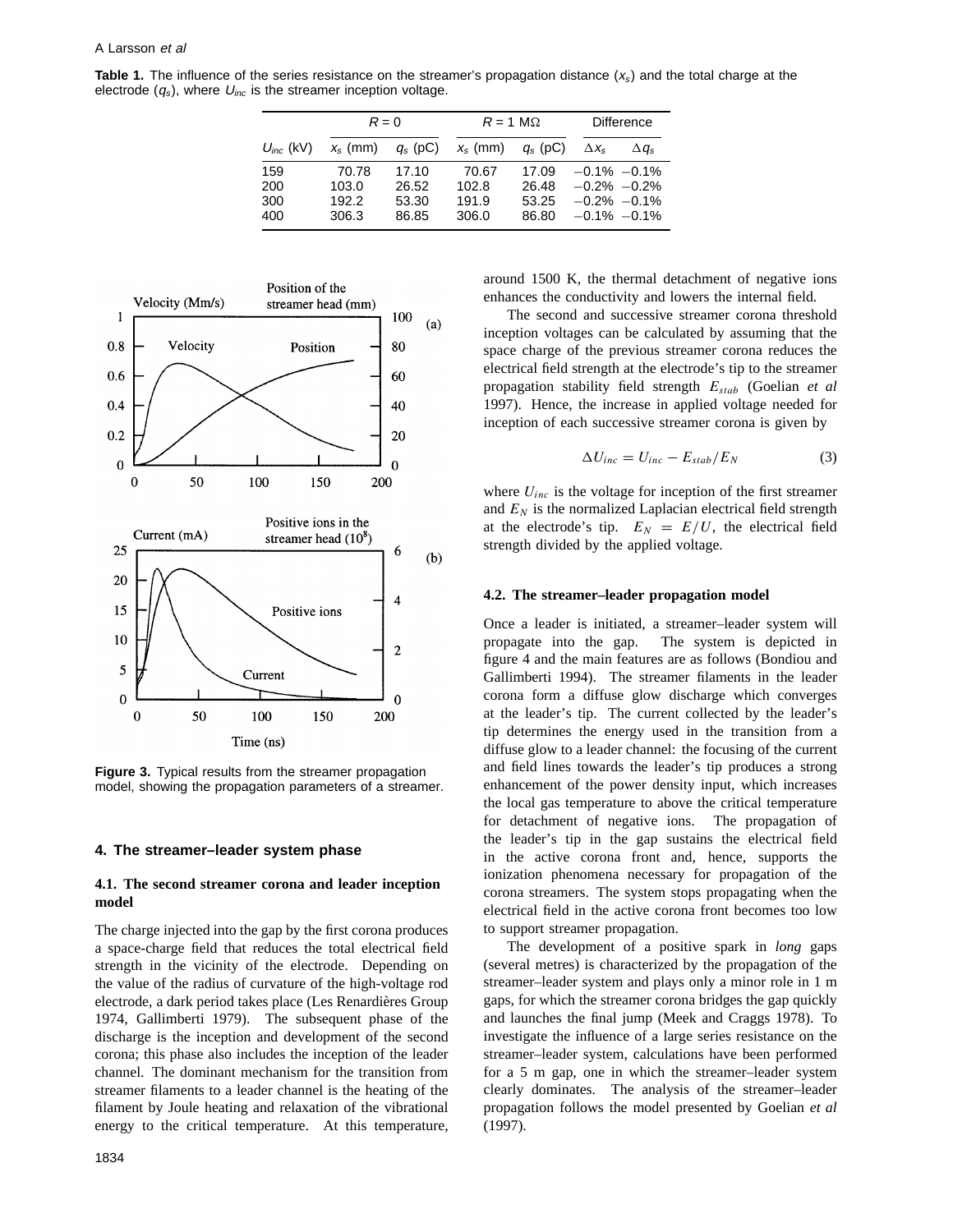

**Figure 4.** The physical structure in the front of a propagating leader discharge. Adapted from Bondiou and Gallimberti (1994).

# **4.3. Simulation results**

The simulation was done for a  $5 \text{ m}$  rod-to-plane gap configuration in which the rod electrode had a hyperboloidshaped tip with a radius of curvature of 5 mm. A  $250/2500$   $\mu$ s impulse voltage with a crest of 1.4 MV was used as the applied voltage. Typical results are presented in figure 5. Again, if the streamer propagation model is coupled with the circuit model (1), the effect of the series resistance of the circuit can be studied. The results of the simulation are presented in figure 6 for the circuit parameters  $R = 0.5$  M $\Omega$ ,  $C_R = 15$  pF and  $C_g = 50$  pF. Figures 5(a) and 6(a) represent the propagation of the discharge as artificial streak photographs, such that the top of each figure represents the position of the rod electrode and the bottom represents the position of the plane electrode. The triangles in figures 5(a) and 6(a) represent the extension of the streamer corona. Figures 5 and 6 show that the series resistor limits the leader current and slows down the propagation of the streamer–leader system. Without a series resistance, the leader corona streamers bridged the electrode gap after 190  $\mu$ s, but, for  $R = 0.5$  M $\Omega$ , the leader corona front stopped propagating after 255 *µ*s.

The calculated discharge characteristics are summarized in table 2. The delay in the corona inceptions and the absence of a change in the corona extensions are attributable to the voltage division, shown in figure 2(a). Since no statistical time lag is introduced, the calculations give the corona's extension at the threshold inception voltage. This means that the inception time is delayed, whilst the inception voltage remains unaffected. Table 3 shows that the disruptive discharge voltage and time-to-breakdown increase with the series resistance. It can thus be concluded from the simulations that the presence of a large series resistance in the discharge circuit does indeed slow down

**Table 2.** Calculated times and extensions for the 5 m rod-to-plane gap with and without an inhibiting series resistor for an applied crest voltage of 1.4 MV.

|                | Series resistance |                  |               |  |  |
|----------------|-------------------|------------------|---------------|--|--|
|                |                   | $0.5 M\Omega$    | 1.0 $M\Omega$ |  |  |
| First corona   | 4.5 $\mu$ s       | 13 $\mu$ s       | 16 $\mu$ s    |  |  |
|                | $0.11 \; m$       | $0.11 \; m$      | $0.11 \; m$   |  |  |
| Second corona  | $8.8 \; \mu s$    | $22 \mu s$       | $27 \mu s$    |  |  |
|                | $0.31 \; m$       | $0.31 \; m$      | $0.31 \; m$   |  |  |
| Leader channel | 190 $\mu$ s       | 255 $\mu$ s      | 263 $\mu$ s   |  |  |
|                | 2.4 <sub>m</sub>  | 1.0 <sub>m</sub> | $0.56$ m      |  |  |
| Leader corona  | 190 $\mu$ s       | 255 $\mu$ s      | 263 $\mu$ s   |  |  |
|                | 2.6 <sub>m</sub>  | 2.4 m            | 2.1 m         |  |  |

the propagation of streamer–leader systems and that it increases the disruptive discharge voltage.

# **5. The final jump phase**

The final jump starts when the front of the leader corona reaches the plane and this is the terminal stage of the propagation of the streamer–leader system. It is characterized by an increase in the current and acceleration of the leader tip, which leads to short circuiting of the gap (Gallimberti 1979). A model of the final jump is presented in section 5.1, the simulation results are presented in section 5.2 and a comparison with the experimental data is made in section 5.3.

# **5.1. The final jump model**

The final jump starts when the leader corona has bridged the gap. Three sets of equations have been established in order to calculate the propagation of the leader's tip during the final jump. The first set of equations is the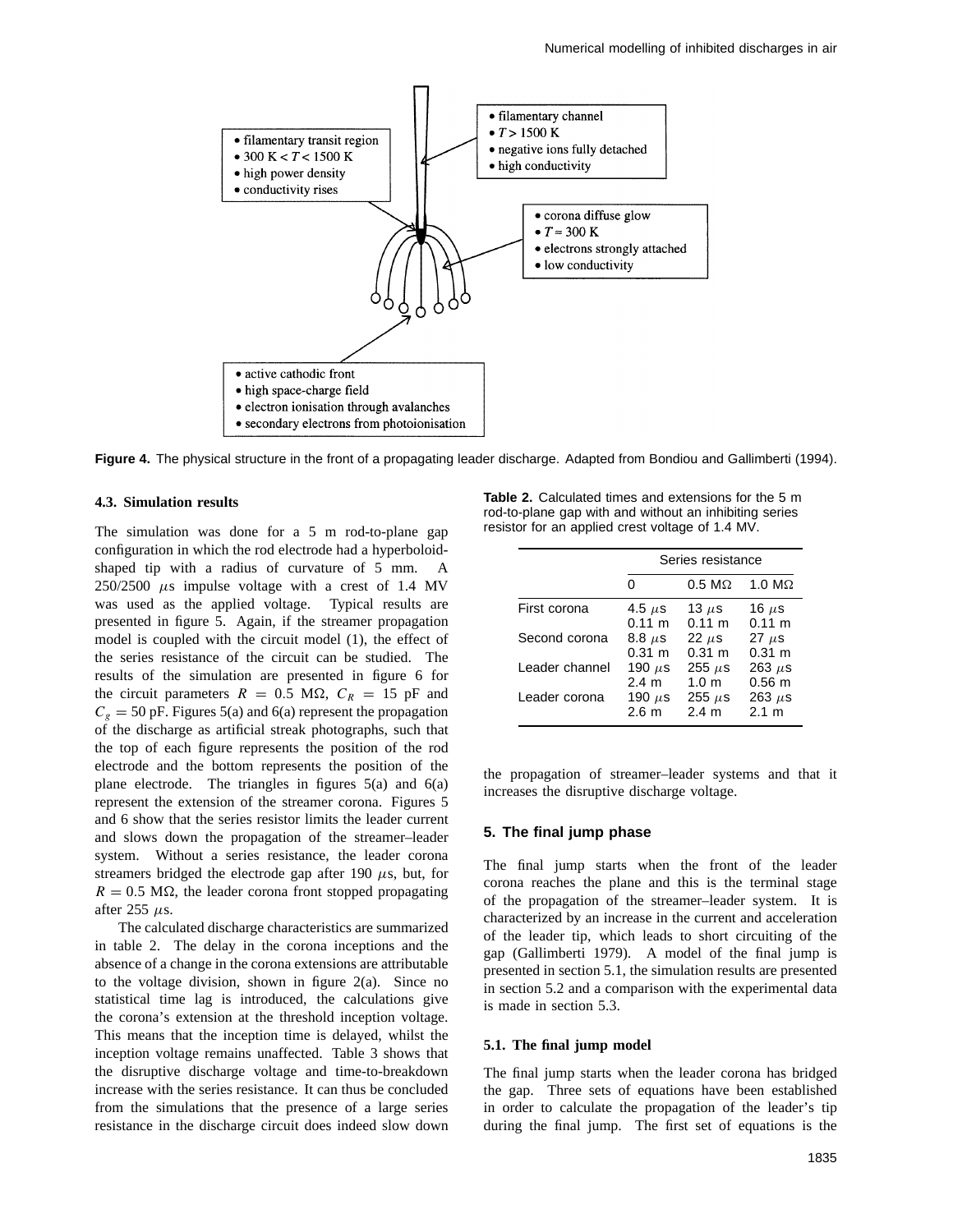**Table 3.** Calculated values of the disruptive discharge voltage and time to breakdown as functions of the value of the series resistance.

|                                      | Series resistance |          |                                                       |     |     |  |
|--------------------------------------|-------------------|----------|-------------------------------------------------------|-----|-----|--|
|                                      | 0                 |          | $0.2 M\Omega$ $0.5 M\Omega$ 1 M $\Omega$ 2 M $\Omega$ |     |     |  |
| Critical voltage,<br>$U_{50\%}$ (MV) |                   | 1.4 1.45 | -1.6                                                  | 19  | 2.4 |  |
| Time to breakdown $(\mu s)$ 190 246  |                   |          | 328                                                   | 383 | 472 |  |

differential equation of the equivalent circuit (1), described in section 2, in which the gap voltage is calculated. The applied voltage  $U_0$  and the discharge current  $I_d$  are needed as input parameters. The second set of equations (general equations) calculates leader propagation parameters, such as the channel extension and current, as functions of time. The third set of equations (local equations) calculates the leader channel's characteristics as functions of time and position, examples of these characteristics being the local voltage gradient, the channel radius and the temperature. SI units are used in all equations.

**5***.***1***.***1. General equations.** The velocity of the leader's tip during the final jump across a 1 m rod-to-plane gap subjected to a lightning impulse voltage has been studied experimentally by Baldo and Pesavento (1983). They established the following interpolation formula for the leader's velocity *vl*:

$$
v_l = 0.3(E_{ss} - E_{stab}) + 0.1 \times 10^{-6} \frac{dU}{dt}
$$
 (4)

where *Ess* is the mean electrical field strength across the gap between the leader's tip and the plane electrode, *Estab* is the stability field for streamer propagation and *U* is the gap voltage. *Ess* is given by

$$
E_{ss} = U_{lt}/(d - x_l)
$$
  
\n
$$
U_{lt} = U - \int_0^{x_l} E_l \, dx
$$
  
\n
$$
x_l = \int_0^t v_l \, dt'
$$
\n(5)

where  $U_{lt}$  is the potential of the leader's tip,  $x_l$  the leader's length and *El* the local voltage gradient in the leader channel. The second term of equation (4), which takes into account the rate of the rise in the applied voltage, is negligible for the present study because of the long time to crest (100  $\mu$ s).

The current injected into the leader channel  $(I_l)$  can be expressed as the leader's velocity  $(v_l)$  multiplied by the charge per unit length (*ql*):

$$
I_l = v_l q_l. \tag{6}
$$

On the basis of a thermodynamic model of the leader channel (Gallimberti 1979), the charge per unit length can be expressed in the form

$$
q_l = \frac{50 \times 10^{-6} + 10^{-9} v_l (1 + v_l / 10^4)}{1 + 90 / (1 + 3.2 \times 10^{-3} v_l)}.
$$
 (7)

**5***.***1***.***2. Local equations.** The expansion of the leader's channel can be represented (Gallimberti 1979) by the following ordinary differential equation for a channel of cross section *S*:

$$
\frac{\gamma p}{\gamma - 1} \frac{\mathrm{d}S}{\mathrm{d}t} = E_l I_l \tag{8}
$$

where *p* is the pressure and  $\gamma$  the heat capacity ratio. Assuming that the number of neutral molecules within the channel remains constant during the expansion, the gas density is then given by

$$
n = n_0 \frac{S_0}{S} \tag{9}
$$

where  $n_0$  and  $S_0$  are the initial values of the gas density and the cross section of the channel, respectively. The initial gas density was set to  $4.89 \times 10^{24}$  m<sup>-3</sup> (corresponding to a gas temperature of 1500 K) and the initial channel radius was set to 300 *µ*m (Gibert and Bastien 1989, Aleksandrov *et al* 1995). The internal voltage gradient *El* was calculated for every channel segment, by using two different models, one for a cold channel (non-thermalized) and the other for a hot one (thermalized).

The model for the cold channel is based on the expansion of the leader channel by Joule heating, with a constant number of neutral gas molecules (Gallimberti 1979). In this case, the reduced electric field *E/n* assumes an almost constant value of  $E/n = 0.75 \times 10^{-19}$  V m<sup>2</sup> (Gallimberti 1979), giving

$$
E_l = 0.75 \times 10^{-19} n. \tag{10}
$$

The hot-channel model is based on the assumption that the current density in the thermalized channel is due to the drift of electrons produced by thermal ionization. One ends up with

$$
E_l = \frac{I_l}{S} \frac{1}{e \, in \mu_e} \tag{11}
$$

where *i* is the degree of ionisation and  $\mu_e$  the electron mobility. The degree of ionization, derived from a detailed channel model (Bondiou 1991), is given by the following interpolation formula:

$$
\log(i) = -14.220 + 2.1632 \times 10^{-3} T - 9.1691 \times 10^{-8} T^2
$$
\n(12)

in the temperature interval 4500–10000 K. The temperature *T* is calculated using the ideal gas law:

$$
T = \frac{p}{nk_B}.\tag{13}
$$

The transition temperature  $T_{th}$  relevant for the change-over between the cold- and the hot-channel models is assumed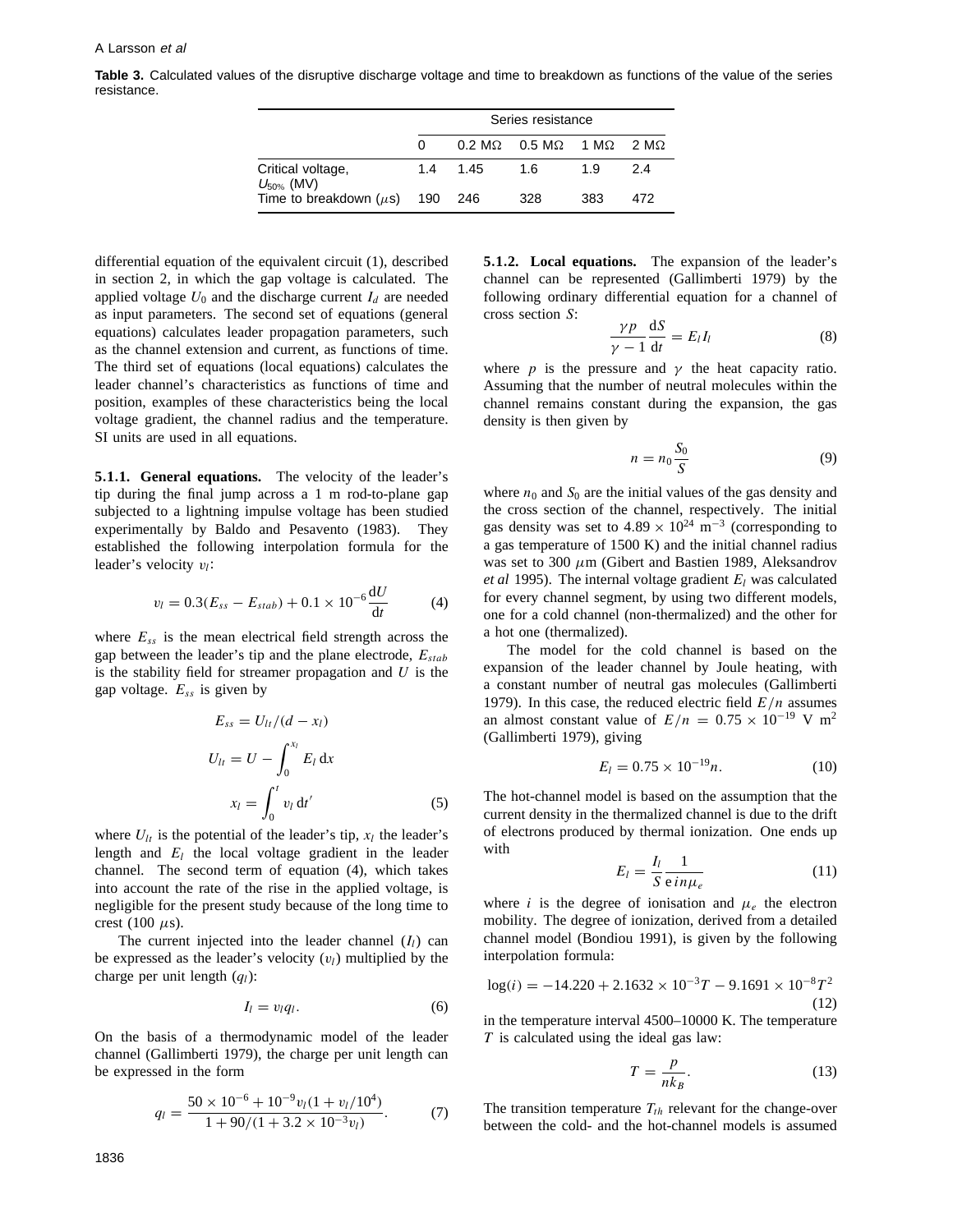

**Figure 5.** Propagation characteristics of the streamer-leader system for a 5 m rod-to-plane gap without an inhibiting series resistance. (a) An artificial streak photograph with an enlargement of the first 15 *µ*s in which the triangles represent the corona extension. (b) The applied voltage and the leader tip's potential. (c) The leader's current.

to occur with the thermalization, which is given by the following interpolation formula:

$$
T_{th} = 5202 + 648.9 \log(i). \tag{14}
$$

# **5.2. Simulation results**

Figure 7 gives a flow chart of the numerical simulation of inhibited discharges, taking into account the subsequent



**Figure 6.** The same as figure 5, but with a 0.5  $\text{M}\Omega$ inhibiting series resistance. A comparison with figure 5 shows that the series resistance limits the discharge current and slows down the propagation.

phases of the spark formation. For the reference experimental set-up, the applied voltage was a  $80/3000 \mu s$ impulse with a crest voltage of 550 kV; the circuit parameters were  $R = 1$  M $\Omega$ ,  $C_R = 15$  pF and  $C_g =$ 6 pF. Under these conditions, the development of the streamer–leader phase is negligible since the streamer corona quickly bridges the gap.

The threshold streamer inception voltage was calculated to be 159 kV. The first corona occurs at  $t = 7 \mu s$  and has an extension of 0.21 m. The successive streamer inceptions occur at  $t = 17$ , 36 and 112  $\mu$ s, with corona extensions of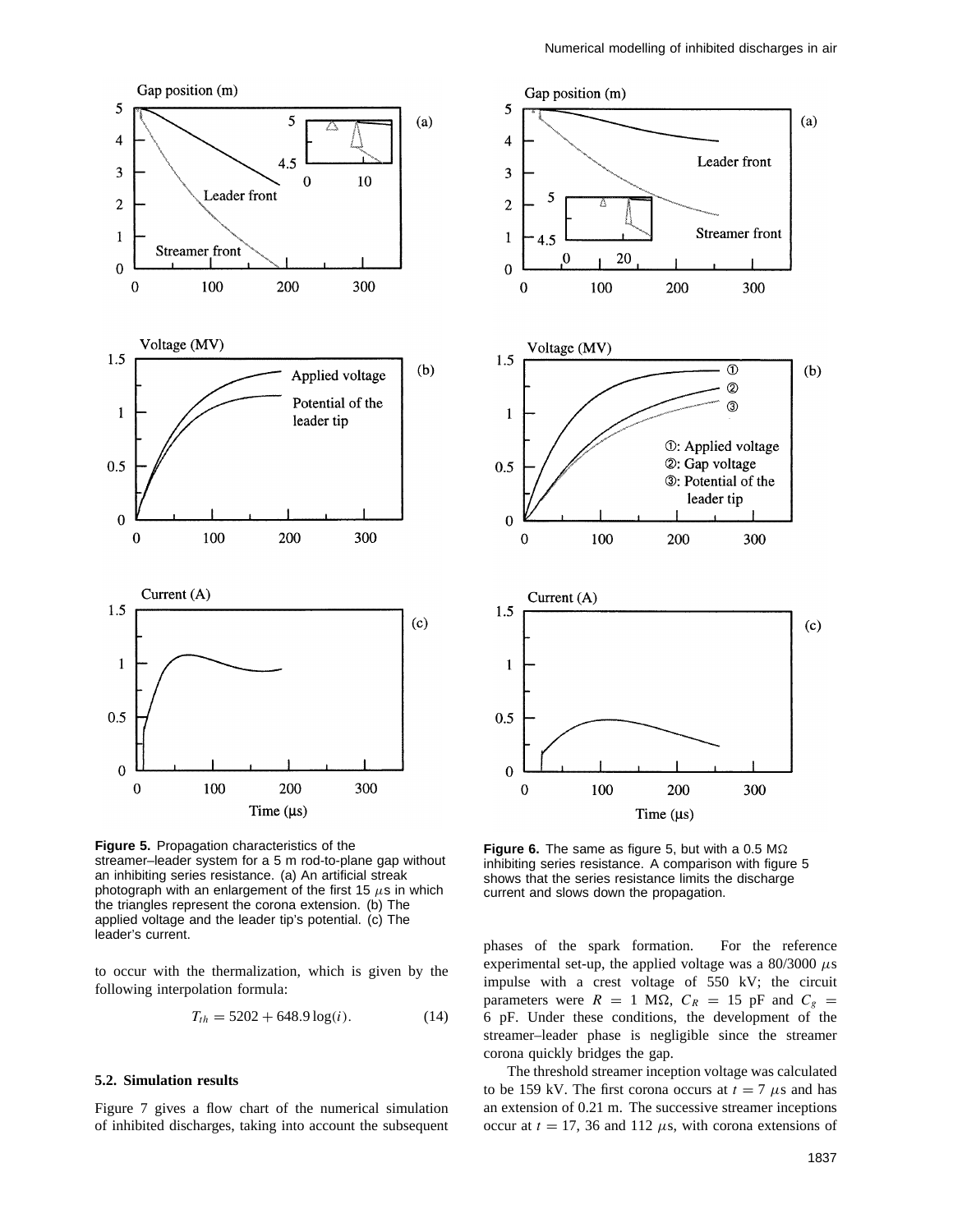

**Figure 7.** A flow chart of the inhibited discharge model.

0.5, 0.82 and 1 m, respectively. These data are shown in figure 8(a) in the form of an artificial streak photograph. The top and bottom of figure 8(a) represent the positions of the rod and plane electrodes, respectively. The corona current impulses are presented in figure 8(c); figure 8(b) shows the applied voltage and the gap voltage.

The fourth streamer corona bridges the gap and thus initiates the final jump. Figure 8(a) shows the propagation of the leader channel, which starts at  $112 \mu s$  and bridges the gap at 190  $\mu$ s. In figure 8(b), the potential of the leader tip is plotted in addition to the applied voltage and the gap voltage. Figure 9(a) shows the leader tip's velocity and figure 9(b) shows the mean voltage gradient of the leader channel. Figure 9(c) shows the fraction of the leader channel that has been thermalized during its propagation.

## **5.3. Comparison between simulated and measured results**

In figure 10 the voltage and current oscillograms for a disruptive discharge are shown. A comparison between



**Figure 8.** Simulated inhibited discharge characteristics. (a) An artificial streak photograph. (b) Voltage traces. (c) The discharge current (at the rod electrode).

figure 10 and figures 8(b) and (c) demonstrates how appropriate the model is. The first and second corona current impulses are clearly visible, as predicted by the simulation, in the measured oscillogram. The fourth corona, that which bridges the gap and initiates the final jump, occurs later than predicted by the simulation. However, there was significant scatter in the time measured to the initiation of the final jump (155  $\pm$  53  $\mu$ s) and the theoretical value (112  $\mu$ s) falls well within this. The deviation between the predicted and measured corona current amplitudes may be attributed to the simple streamer model, which neglects the streamer's structure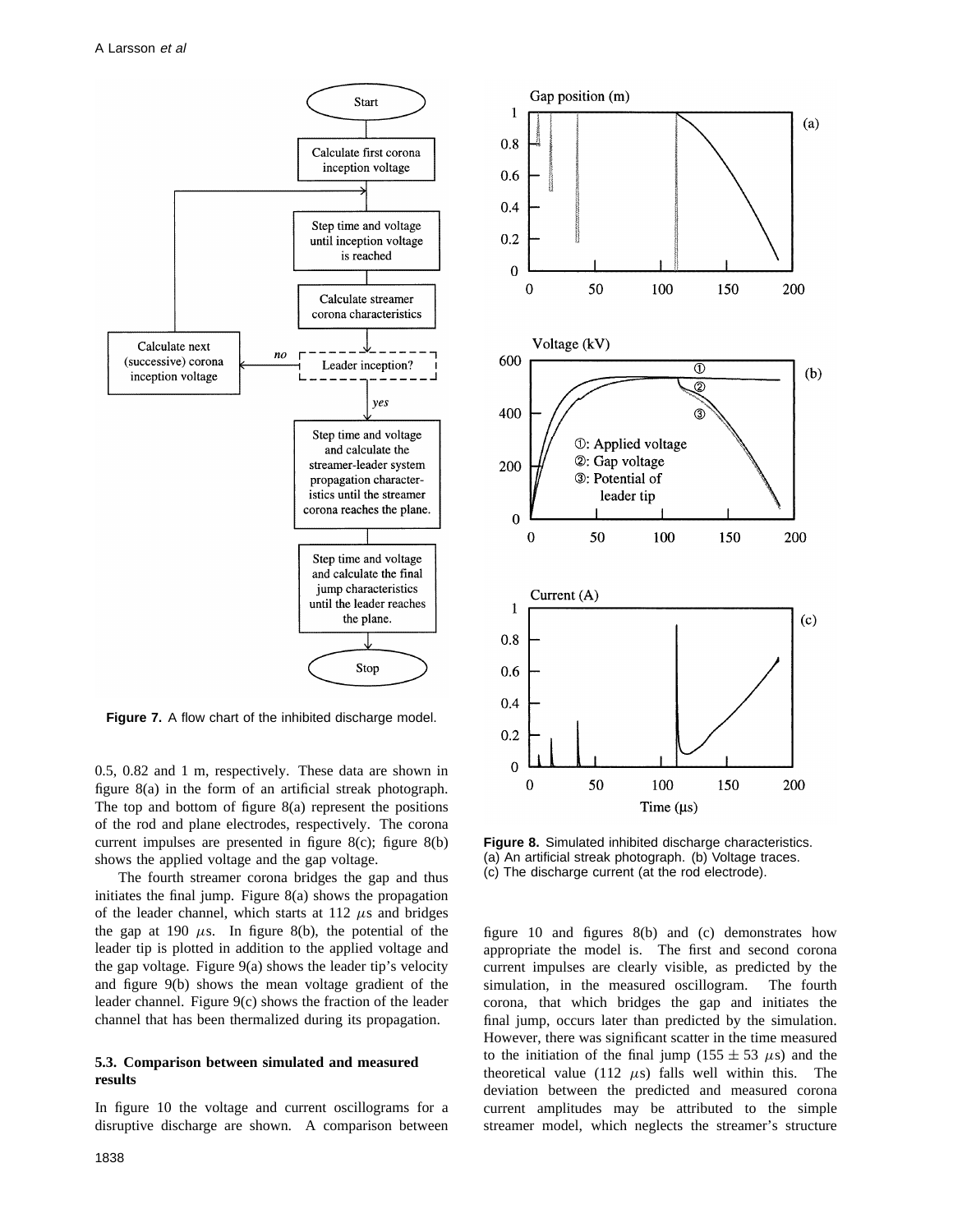

**Figure 9.** More simulated inhibited discharge characteristics. (a) The velocity of the leader's tip. (b) The mean leader channel voltage gradient. (c) Plots of 1, the fraction of the gap covered by the leader channel; 2, the fraction of the gap covered by the thermalized channel; and 3, the ratio of the length of the thermalized channel to the total length of the leader channel.

and branching, and to the limited resolution of the current measurement.

The predicted behaviour of the voltage and current during the final jump agrees well with the measured results. The current of the corona crossing the gap gives a small, but fast, reduction in the gap voltage; as the leader channel propagates in the gap, the gap voltage decreases and the current slowly increases. The duration of the final jump (78  $\mu$ s) is a little longer than the measured value (55  $\pm$ 7 *µ*s). Furthermore, the leader current is about a factor



**Figure 10.** Measured inhibited discharge characteristics. (a) Voltage oscillograms. (b) The discharge current (at the rod electrode). A comparison with figures 8(b) and (c) reveals satisfying agreement between simulations and measurements.

of two higher than the measured value. However, taking into account the fact that simplified models and empirical relationships have been used, the agreement between the calculations and the measured data is satisfying.

# **6. Conclusions**

The most important consideration in modelling an inhibited discharge is to account properly for the influence of the external circuit in which the discharge current flows. For the 1 m discharge gap, the simple circuit shown in figure 1(b) is an adequate equivalent circuit for inhibited discharge simulations. The capacitance and resistance of the circuit can easily be measured or calculated. In order to calculate the discharge current, physical models of the streamer corona, the streamer–leader system and the final jump have been implemented. The main results of the calculations were

(i) streamer propagation is *not* inhibited by a large series resistance,

(ii) propagation of the streamer–leader system *is* inhibited by a large series resistance and

(iii) the final jump *is* inhibited by a large series resistance.